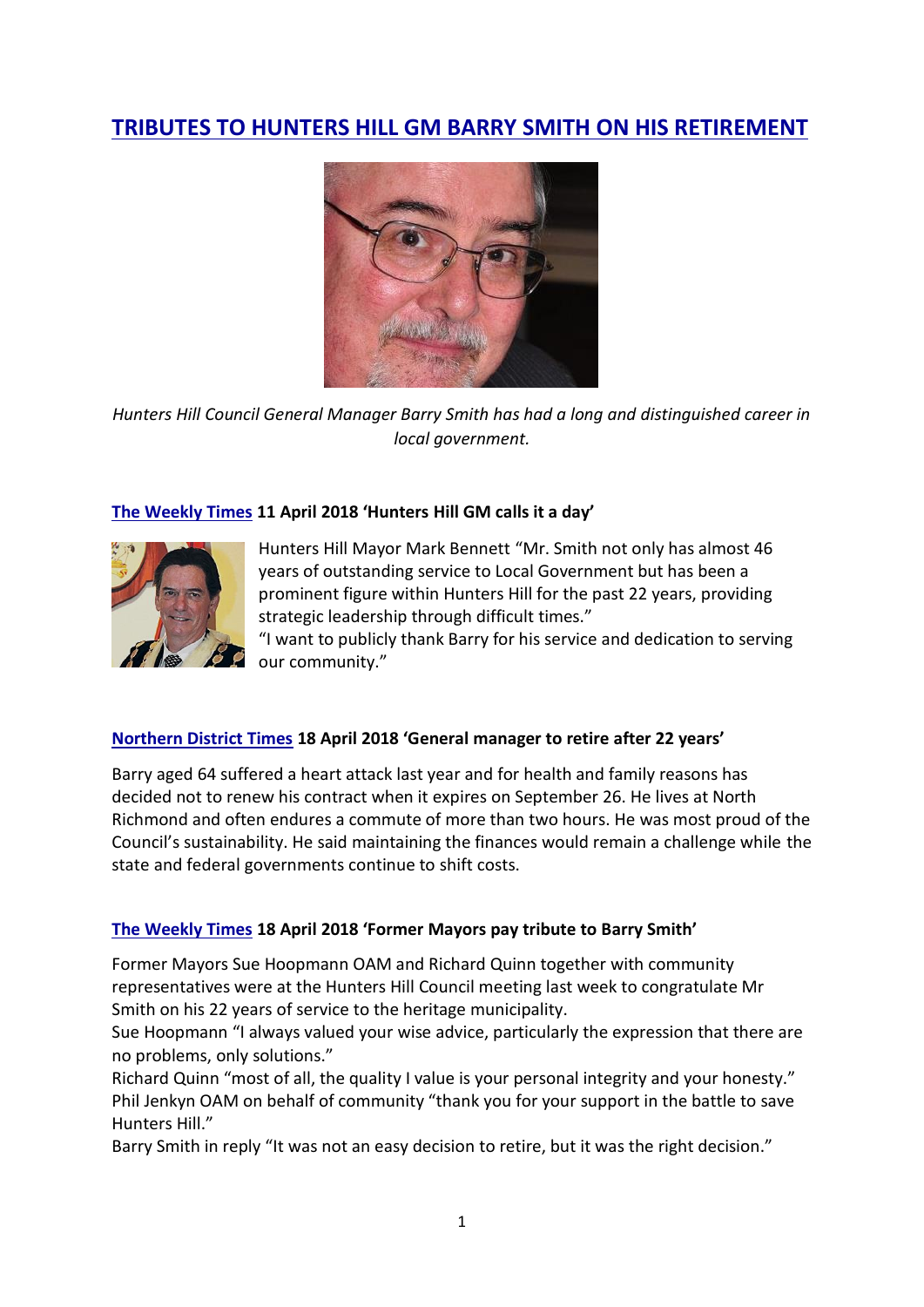# **[Deputy Mayor Clr Ross Williams](https://www.facebook.com/savehuntershill/videos/1009092739239335/) at Council Meeting 9 April 2018**



the future."

"Barry has a great deal of expertise and knowledge in local government." "I congratulate you on your loyalty and long service to the Hunters Hill community."

"Your decision to retire gives this council an opportunity after all the merger distractions to move forward with fresh ideas and direction." "I congratulate you again on an outstanding career and wish you well for

**[Clr Justine McLaughlin](https://www.facebook.com/savehuntershill/videos/1009092945905981/) at Council Meeting 9 April 2018**



"Thank you for the support you have given the councillors, the council and the community."

"I will always remember your saying – leave it with me, I will have a solution for that one."

"As a council, I don't think we could have got through the amalgamation issue without the tenacity, determination, knowledge and contacts that

you were able to bring to the table."

#### **[Former Mayor Sue Hoopmann OAM](https://www.facebook.com/savehuntershill/videos/1012515122230430/) at Council Meeting 9 April 2018**



"Barry's words of wisdom – there are no problems, only solutions." "His high qualities always shone through – persistence, steadfastness, honesty, fairness, loyalty and getting the job done." "Barry played an important role in all Hunters Hill's battles and achievements over many years, and a significant role in many local government organisations. His networking was unparalleled, and he

always had the best interests of Hunters Hill at heart."

#### **[Former Mayor Richard Quinn](https://www.facebook.com/savehuntershill/videos/1009406715874604/) at Council Meeting 9 April 2018**



"It is appropriate to acknowledge your service and commitment to this community – 22 years in Hunters Hill and 46 years in local government." "I particularly acknowledge your measured advice and wise counsel during the recent no forced amalgamations campaign." "The quality that has marked your term as general manager is your

personal and professional integrity and honesty. Please know how much

we appreciate all that you have done for this community. You will always be welcome here."